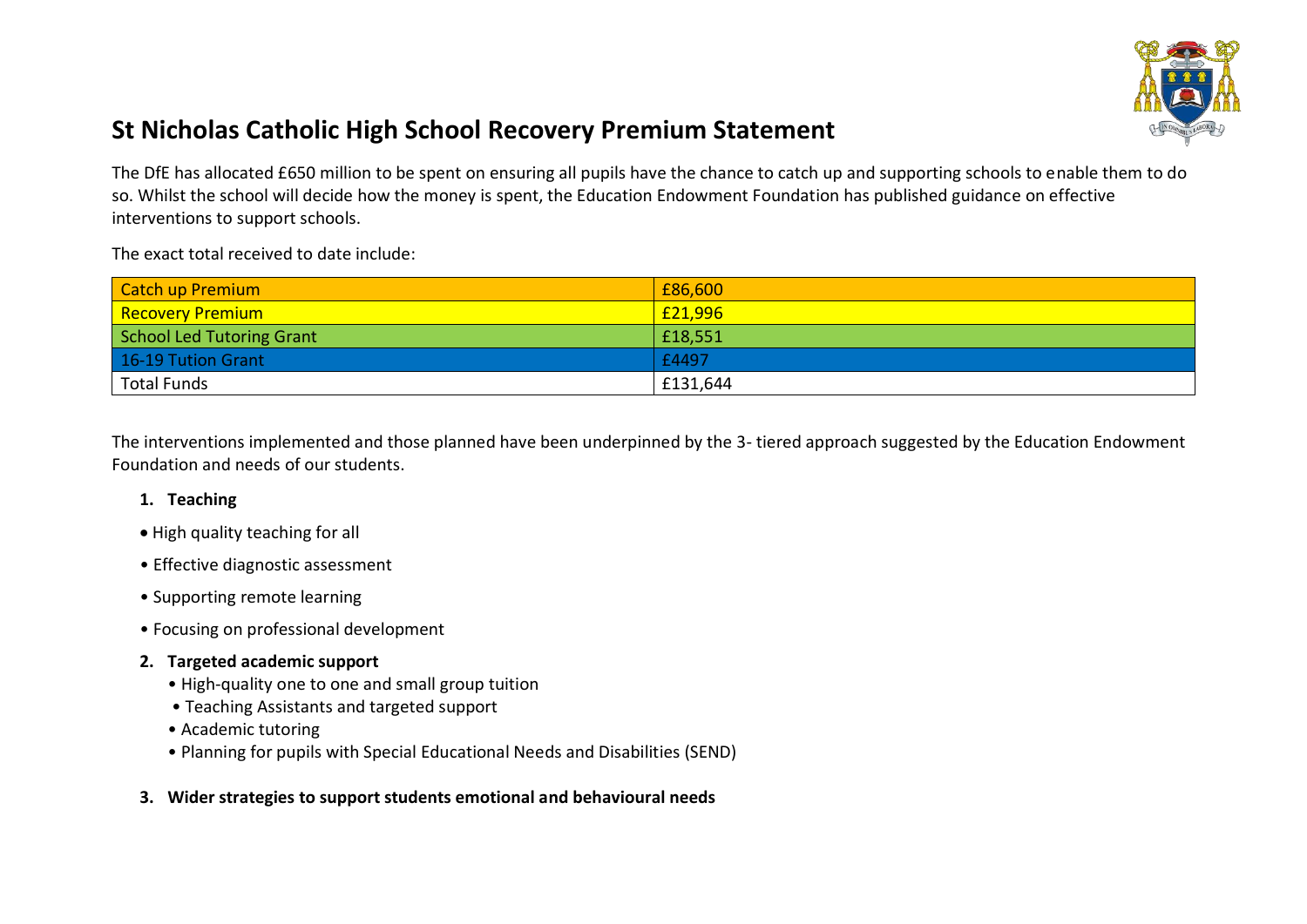- Supporting pupils' social, emotional and behavioural needs
- Planning carefully for adopting a Social and Emotional Learning curriculum
- Communicating with and supporting parents
- Supporting parents with pupils of different ages
- Successful implementation in challenging times

Below is a summary of the spend to date:

| <b>Nature of Intervention</b>                                                                                                | Cost     | <b>Reference to EEF</b>                                                        | <b>Intended Outcome</b>                                                                                                                              | <b>Actual Outcome</b> |
|------------------------------------------------------------------------------------------------------------------------------|----------|--------------------------------------------------------------------------------|------------------------------------------------------------------------------------------------------------------------------------------------------|-----------------------|
| 1. CATS D Testing 2020/21<br>for Year 7 students due to<br>no CATS score                                                     | £6500    | <b>Effective Diagnostic</b><br>Assessment                                      | To allow all staff<br>$\bullet$<br>to use the data<br>for effective<br>planning.<br>All students to be<br>$\bullet$<br>given Target<br><b>Grades</b> | TBC                   |
| 2. CATS D Testing 2021/22<br>for Year 7 students due to<br>no CATS score                                                     | £2335.80 | <b>Effective Diagnostic</b><br>Assessment                                      | To allow all staff<br>$\bullet$<br>to use the data<br>for effective<br>planning.<br>All students to be<br>$\bullet$<br>given Target<br><b>Grades</b> | <b>TBC</b>            |
| 3. All Year 11 Disadvantaged<br>students to be offered<br><b>Tuition in Maths</b><br><b>{National Tutoring</b><br>Programme} | £7500    | High-quality one to one<br>and small group tuition<br><b>Academic tutoring</b> | <b>Improve Current</b><br>$\bullet$<br><b>Grade in Maths</b><br>for all students<br>based on Year 10<br>T&M                                          | <b>TBC</b>            |
| 4. All Year 11 Disadvantaged<br>students to be offered                                                                       | £8100    | High-quality one to one<br>and small group tuition                             | <b>Improve Current</b><br>$\bullet$<br><b>Grade in Maths</b>                                                                                         | <b>TBC</b>            |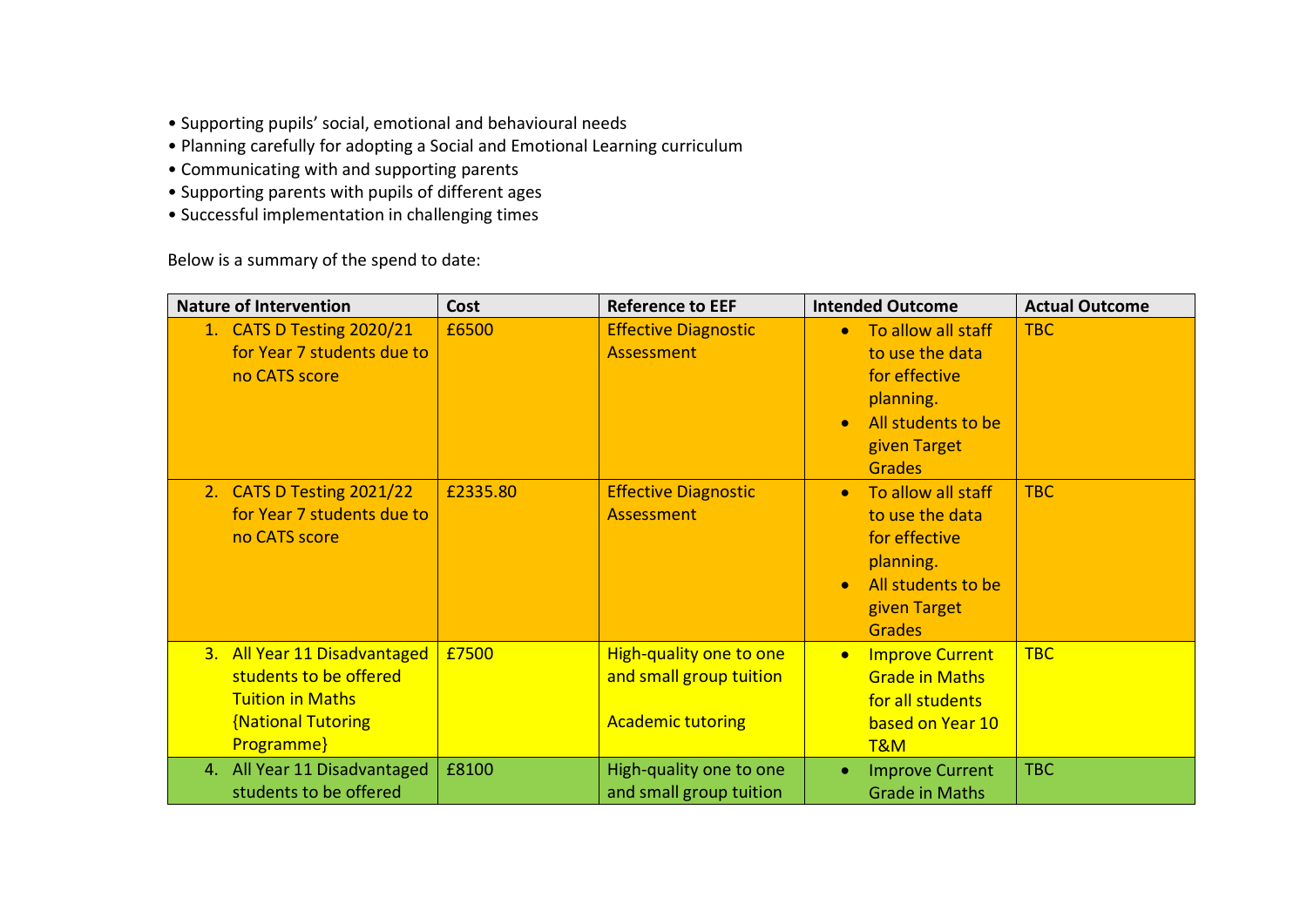| <b>Nature of Intervention</b>                                                                                                   | Cost    | <b>Reference to EEF</b>                                                        | <b>Intended Outcome</b>                                                                                       | <b>Actual Outcome</b> |
|---------------------------------------------------------------------------------------------------------------------------------|---------|--------------------------------------------------------------------------------|---------------------------------------------------------------------------------------------------------------|-----------------------|
| <b>Tuition in English</b><br>{through Pearson School<br>Led Tutoring}                                                           |         | <b>Academic tutoring</b>                                                       | for all students<br>based on Year 10<br>T&M                                                                   |                       |
| 5. All Year 9 Disadvantaged<br>students to be offered<br><b>Tuition in Maths</b><br><b>{National Tutoring</b><br>Programme}     | £9000   | High-quality one to one<br>and small group tuition<br><b>Academic tutoring</b> | <b>Improve Current</b><br>$\bullet$<br><b>Grade in Maths</b><br>for all students<br>based on Year 9.1<br>T&M  | <b>TBC</b>            |
| 6. All Year 9 Disadvantaged<br>students to be offered<br><b>Tuition in English</b><br>{through Pearson School<br>Led Tutoring}  | £10,800 | High-quality one to one<br>and small group tuition<br><b>Academic tutoring</b> | <b>Improve Current</b><br>$\bullet$<br><b>Grade in Maths</b><br>for all students<br>based on Year 9.1<br>T&M  | <b>TBC</b>            |
| 7. All Year 10 Disadvantaged<br>students to be offered<br><b>Tuition in Maths</b><br><b>National Tutoring</b><br>Programme}     | £10,800 | High-quality one to one<br>and small group tuition<br><b>Academic tutoring</b> | <b>Improve Current</b><br>$\bullet$<br><b>Grade in Maths</b><br>for all students<br>based on Year<br>10.1 T&M | <b>TBC</b>            |
| 8. All Year 10 Disadvantaged<br>students to be offered<br><b>Tuition in English</b><br>{through Pearson School<br>Led Tutoring} | £9000   | High-quality one to one<br>and small group tuition<br><b>Academic tutoring</b> | <b>Improve Current</b><br>$\bullet$<br><b>Grade in Maths</b><br>for all students<br>based on Year<br>10.1 T&M | <b>TBC</b>            |
| 9. All Year 7 Disadvantaged<br>students to be offered<br><b>Tuition in Maths</b><br><b>{National Tutoring</b><br>Programme}     | £12600  | High-quality one to one<br>and small group tuition<br><b>Academic tutoring</b> | <b>Improve Current</b><br>$\bullet$<br><b>Grade in Maths</b><br>for all students<br>based on Year 7.1<br>T&M  | <b>TBC</b>            |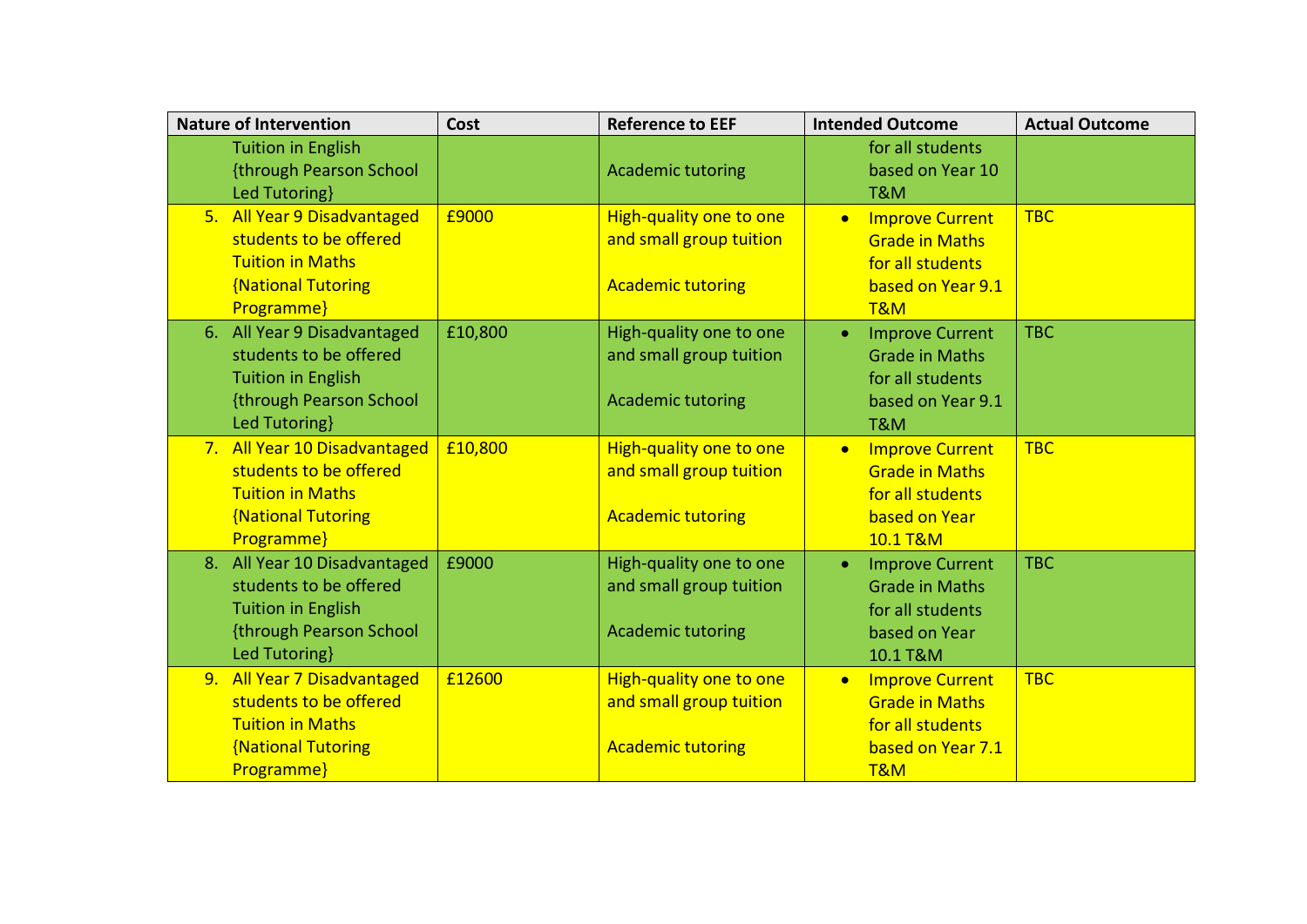| <b>Nature of Intervention</b>                                                                                                   | Cost       | <b>Reference to EEF</b>                                                        | <b>Intended Outcome</b>                                                                                                 | <b>Actual Outcome</b> |
|---------------------------------------------------------------------------------------------------------------------------------|------------|--------------------------------------------------------------------------------|-------------------------------------------------------------------------------------------------------------------------|-----------------------|
| 10. All Year 7 Disadvantaged<br>students to be offered<br><b>Tuition in English</b><br>{through Pearson School<br>Led Tutoring} | £10,500    | High-quality one to one<br>and small group tuition<br><b>Academic tutoring</b> | <b>Improve Current</b><br>$\bullet$<br><b>Grade in Maths</b><br>for all students<br>based on Year 7.1<br>T&M            | <b>TBC</b>            |
| 11. All Year 8 Disadvantaged<br>students to be offered<br><b>Tuition in Maths</b><br><b>{National Tutoring</b><br>Programme}    | £11700     | High-quality one to one<br>and small group tuition<br><b>Academic tutoring</b> | <b>Improve Current</b><br>$\bullet$<br><b>Grade in Maths</b><br>for all students<br>based on Year 7.1<br>T&M            | <b>TBC</b>            |
| 12. All Year 8 Disadvantaged<br>students to be offered<br><b>Tuition in English</b><br>{through Pearson School<br>Led Tutoring} | £9750      | High-quality one to one<br>and small group tuition<br><b>Academic tutoring</b> | <b>Improve Current</b><br>$\bullet$<br><b>Grade in Maths</b><br>for all students<br>based on Year 7.1<br><b>T&amp;M</b> | <b>TBC</b>            |
| 13. KS3 Catch up<br>interventions 2020/21<br><b>English</b>                                                                     | <b>TBC</b> | High-quality one to one<br>and small group tuition                             | Each student to<br>$\bullet$<br>meet National age<br>related<br>expectations for<br>English                             | <b>TBC</b>            |
| 14. KS3Catch up<br>Interventions 2020/21<br><b>Maths</b>                                                                        | <b>TBC</b> | High-quality one to one<br>and small group tuition                             | <b>Each student to</b><br>$\bullet$<br>meet National age<br>related<br>expectations for<br><b>Maths</b>                 | <b>TBC</b>            |
| 15. Catch up interventions<br>2021/22 English                                                                                   |            | High-quality one to one<br>and small group tuition                             | Each student to<br>$\bullet$<br>meet National age<br>related                                                            | <b>TBC</b>            |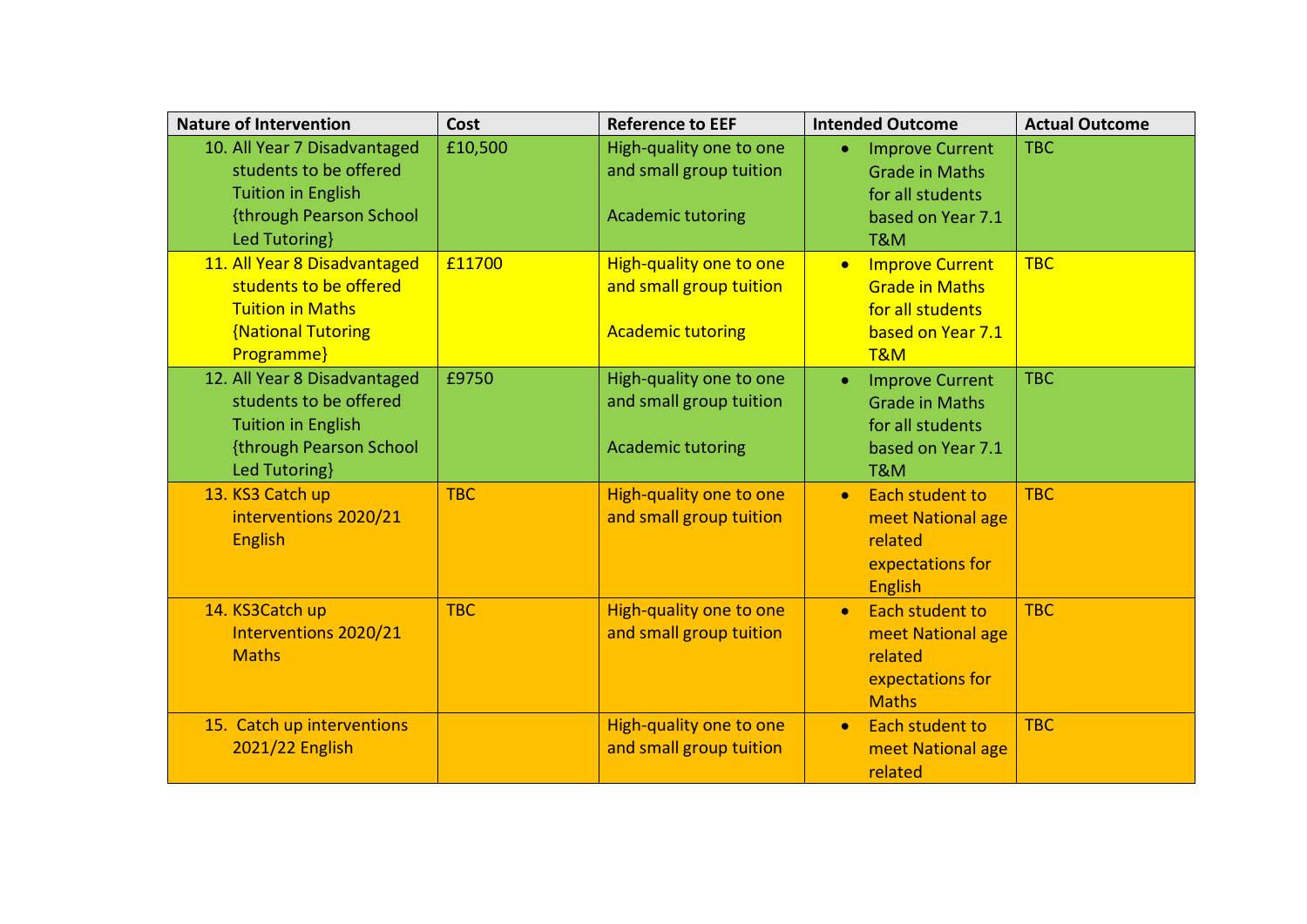| <b>Nature of Intervention</b>                                                                                                                          | Cost       | <b>Reference to EEF</b>                                                              | <b>Intended Outcome</b>                                                                                                    | <b>Actual Outcome</b> |
|--------------------------------------------------------------------------------------------------------------------------------------------------------|------------|--------------------------------------------------------------------------------------|----------------------------------------------------------------------------------------------------------------------------|-----------------------|
|                                                                                                                                                        |            |                                                                                      | expectations for<br><b>English</b>                                                                                         |                       |
| 16. KS3 Catch up<br><b>Interventions 2022/22</b><br><b>Maths</b>                                                                                       | <b>TBC</b> | High-quality one to one<br>and small group tuition                                   | Each student to<br>meet National age<br>related<br>expectations for<br><b>Maths</b>                                        | <b>TBC</b>            |
| 17. Purchase of Accelerated<br>Reader                                                                                                                  | £2870      | <b>Effective diagnostic</b><br>assessment<br><b>High quality teaching</b><br>for all | <b>Due to National</b><br>$\bullet$<br>concerns<br>regarding Literacy<br>to improve the<br>reading age of all<br>students. | <b>TBC</b>            |
| 18. Appointment of an<br><b>English Teacher to</b><br>support teaching of Year<br>9 Disadvantaged students<br>from December 2021-<br><b>July 2023</b>  | <b>TBC</b> | High-quality one<br>to one and small<br>group tuition                                | All students to<br>$\bullet$<br>improve progress<br>from T&M 9.1                                                           | <b>TBC</b>            |
| 19. Subject Specific<br><b>Resources to support</b><br>students in class affected<br>by lockdown {Please<br>contact the school for<br>further details} | £9,412     | <b>Effective diagnostic</b><br>assessment<br><b>High quality teaching</b><br>for all | <b>Improved SPI</b><br>$\bullet$<br><b>Number of</b><br><b>Students on</b><br>Target.                                      | <b>TBC</b>            |
| <b>Targeted Tuition for 16-19</b><br>Tuition of 30 students for hours.                                                                                 | £4130      | High-quality one<br>to one and small<br>group tuition                                | Improve current<br>$\bullet$<br>performance of<br>students                                                                 | <b>TBC</b>            |